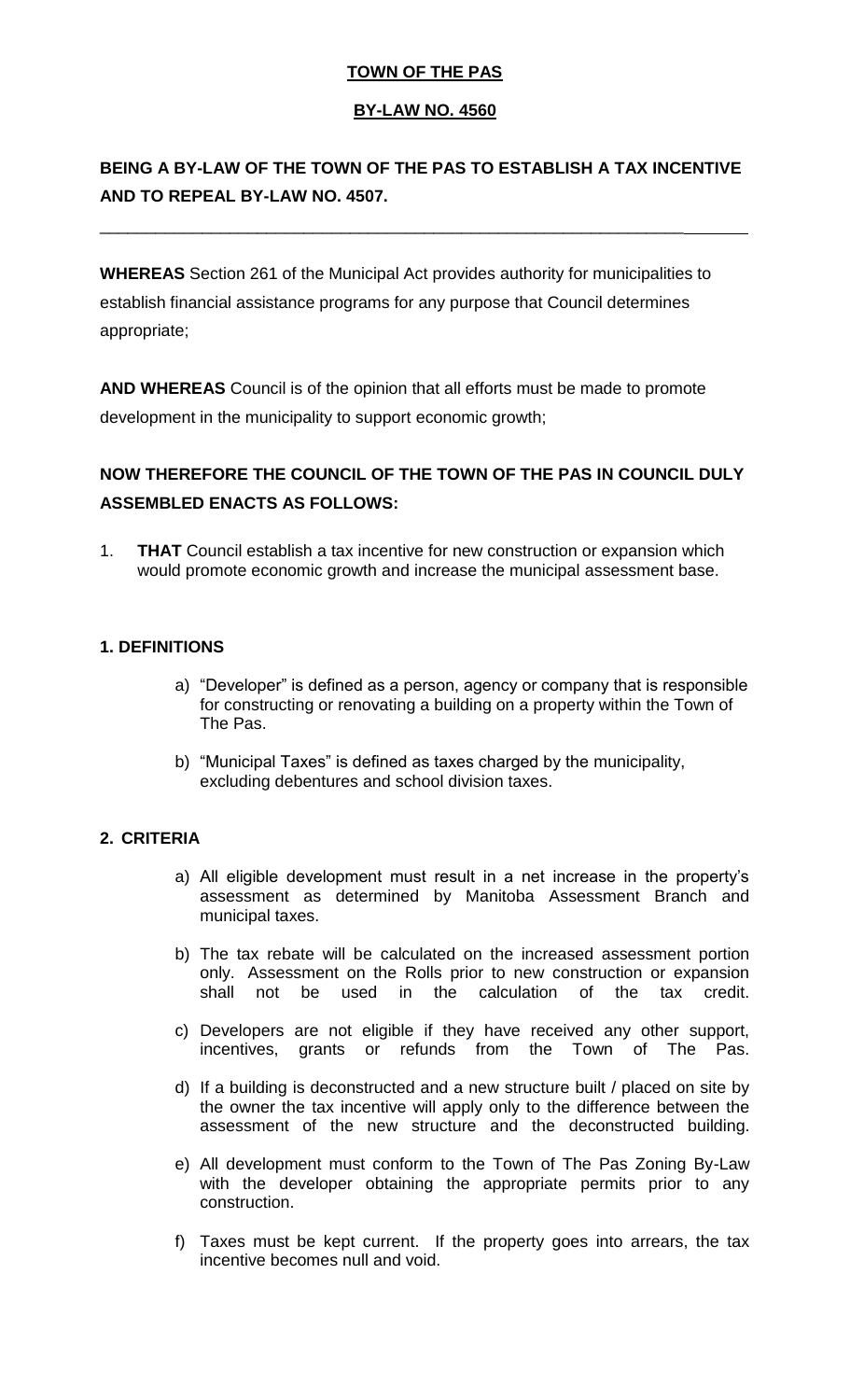### **3. TYPES OF TAX INCENTIVE**

#### SINGLE FAMILY RESIDENTIAL

| <b>Increase in Assessment</b> | <b>Incentive</b>                |
|-------------------------------|---------------------------------|
| $$100,000+$                   | Year 1 – 75% of Municipal Taxes |
|                               | Year 2 – 50% of Municipal Taxes |

#### COMMERCIAL AND INDUSTRIAL

| <b>Increase in Assessment</b> | <b>Incentive</b>                |
|-------------------------------|---------------------------------|
| $$100,000 - $249,999$         | Year 1 – 75% of Municipal Taxes |
|                               | Year 2 - 50% of Municipal Taxes |
| $$250,000+$                   | Year $1 - 75%$                  |
|                               | Year $2 - 75%$                  |
|                               | Year $3 - 50%$                  |
|                               | Year $4 - 50%$                  |
|                               | Year $5 - 50%$                  |

#### MULTI RESIDENTIAL

| <b>Increase in Assessment</b> | <b>Incentive</b>                |
|-------------------------------|---------------------------------|
| $$100,000 - $499,999$         | Year 1 – 75% of Municipal Taxes |
|                               | Year 2 - 50% of Municipal Taxes |
| $$500,000+$                   | Year $1 - 75%$                  |
|                               | Year $2 - 75%$                  |
|                               | Year $3 - 50%$                  |
|                               | Year $4 - 50%$                  |
|                               | Year $5 - 50%$                  |

#### **4. APPROVAL PROCESS**

- a) The developer must submit the attached Tax Incentive Application Form (Schedule "A") to the Chief Administrative Officer of the Town of The Pas prior to completion of construction in order to qualify for the program.
- b) If the developer is not able to increase the property's assessed value to the required amount, the tax rebate will not be issued.
- c) The applicable tax incentive will be issued to the developer once the property is added to the current assessment roll of the municipality by the Manitoba Assessment Branch and the property taxes are paid.
- d) Development must be completed within 2 years of the date of application.
- 5. If the property the construction occurs on is transferred, the tax incentive will be given to the new owner of said property.
- 6. Any previous agreements made under By-Law 4407, 4457, 4480 and 4507 will remain in effect until the terms of the application are expired.
- 7**.** That this by-law shall take force and be in effect as of the date it is passed.

#### **DONE AND PASSED IN COUNCIL ASSEMBLED THIS DAY OF A.D. 2017**

 $\overline{a}$ Mayor

 $\overline{a}$ Assistant C.A.O.

#### **CERTIFIED THAT BY-LAW NO. 4560 WAS:**

| <b>READ A FIRST TIME THIS</b>             |                   | 27th DAY OF February | A.D. 2017. |
|-------------------------------------------|-------------------|----------------------|------------|
| READ A SECOND TIME THIS 13th DAY OF March |                   |                      | A.D. 2017. |
| READ A THIRD TIME THIS                    | 13th DAY OF March |                      | A.D. 2017. |